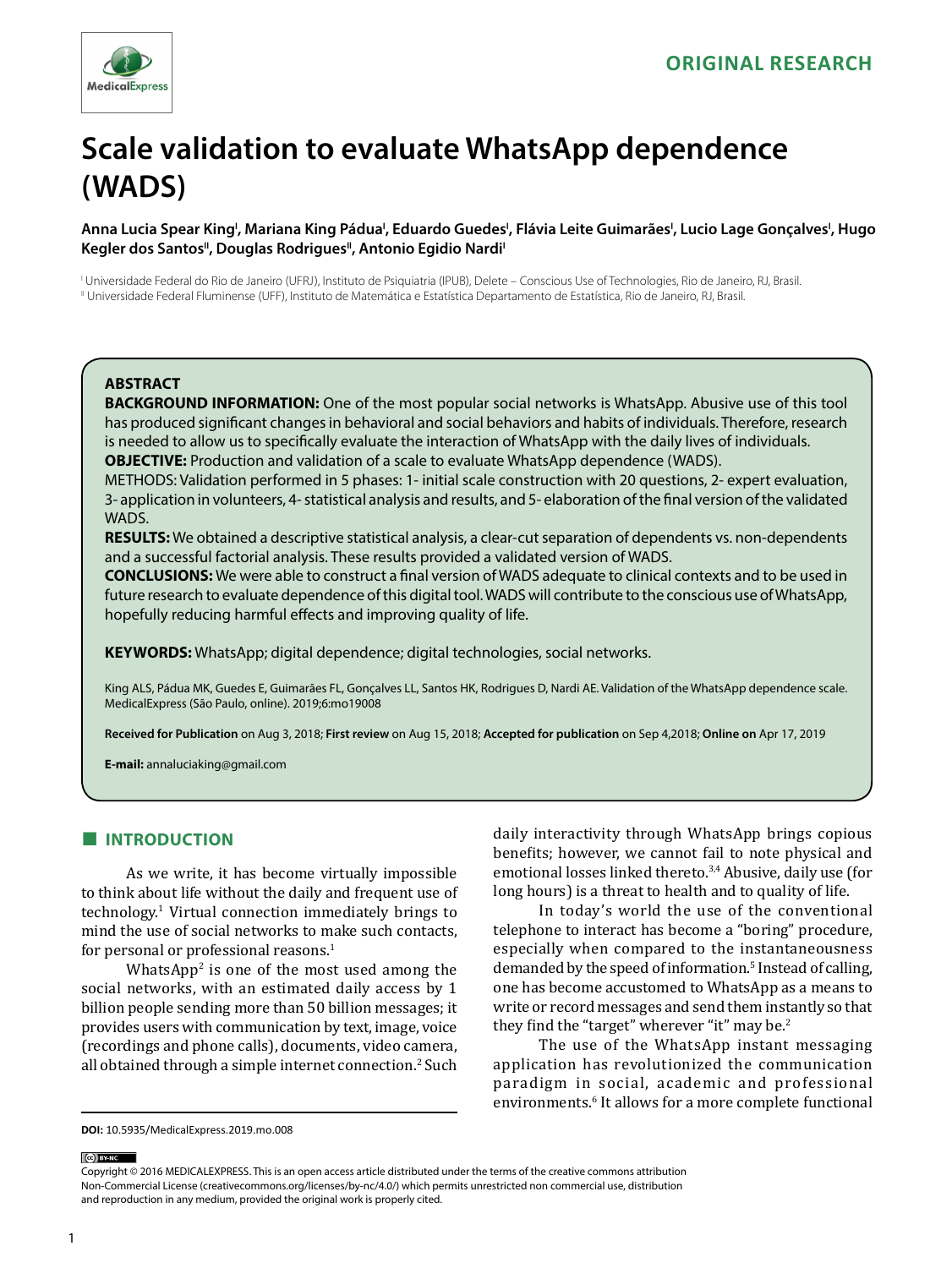communication, a newly found imperative model for the current social context.

In order to specifically evaluate the use of WhatsApp we need a specific instrument to investigate routines, durations, frequencies of access, among other issues, in order to plan and consciously use the tool.<sup>7</sup> No such instrument is presently available.

The objective of this project is the production and validation of a scale to evaluate the dependence of WhatsApp and arrive at an instrument of investigation and data collection related this ubiquitous tool.

## **■ MATERIALS AND METHOD**

For a newly created scale to be validated it is necessary to develop its content strictly aligned with the subject and the research objectives and then to promote and submit the same to expert evaluation. There is no consensus to define the number of experts who should participate in the validation of a scale; this is left to the discretion of the research team. However, the greater their number, the greater the disagreement; in contrast, a smaller number (for instance, less than 3) leads to a risk of 100% agreement. The production and validation of the scale was performed in 5 phases:

- (1) Initial scale construction with 20 questions, by six experts, trained in the area of digital dependence<sup>5</sup> and based on published studies.<sup>8-10</sup>
- (2) Critical assessment and primary validation, by six different experts, who analyzed the content regarding presentation, clarity, pertinence and understanding.
- (3) Scale application to 200 volunteers, divided into a Main Group, with 100 volunteers suspected of WhatsApp abusive and daily use and a Control Group with 100 participants without apparent abusive use of WhatsApp.
- (4) Statistical analysis of data and results.
- (5) Adjustments based on the collected data and construction of the final validated version.

In the initial version of the 20-question scale to assess WhatsApp, the level of dependence was stratified into absent, mild, moderate and severe. The volunteers participating in the research were asked to insert the corresponding response value next to each question, as follows:

> Never/Rarely (0 points); Often (1 point) Always (2 points).

Upon completion, the points obtained were to be added to provide rating and, if necessary, clinical orientation.

The following demographic data were collects: (a) age, (b) gender, (c) professional circumstance, (c) degree of education. These were only collected for informational purposes and not taken into account for statistical analysis and expert validation of the scale.

**Sample, Inclusion and Exclusion Criteria.**  Volunteers included to participate in the scale validation came from the following categories: (i) people who came to our facility because of suspected abusive use of WhatsApp; (ii) Companions of the previous group; (iii) students and employees, (iv) any who agreed to participate. They were randomly recruited through posters at the institution, verbal communication from person to person and on social networks. Participants should be between the ages of 16 and 65 and have a cell phone or computer with internet access.

Exclusion criteria were: illiterate people and persons with some mental impairment that would prevent them from using WhatsApp.

The 200 selected volunteers individuals were divided into a Main or Control through the application of the Internet Addiction Test (IAT).<sup>11</sup> The Main group included volunteers with IAT scores ≥ 50, whereas the Control Group included participants with IAT scores < 50. We were able to use 95 of the questionnaires in the Main Group and 90 in the Control Group. Discarded questionnaires presented incomplete scales, discontinued participation or lack of accompanying persons when minors. Results were entered into a database for statistical analysis.

## **■ RESULTS**

We present the results of the descriptive statistics, the differences of means and the factorial analysis. Throughout the work, the data were divided into Control and Main Groups. To analyze the data we used Student's t-test and the R statistical program Version  $3.4.2$ ,<sup>12</sup> "dplyr",<sup>13</sup> "psy",<sup>14</sup> and "Paran"<sup>15</sup> packages.

**Descriptive Statistics**. Table 1 shows the results of the descriptive statistics of the sample. For each characteristic, the absolute number of elements with the characteristic and the proportion within each group are displayed.

**Scores for the 20-question original scale**. The Main Group scored (mean ± standard deviation) 17.03±8.19 points in the IAT test, while the Control group scored 8.43±6.12 points The t statistic was 8.09 generating a p-value < 0.001. This difference ratifies the presence of dependence in the Main Group and its absence in the Control Group).

**Factorial analysis**. The Bartlett sphericity test was applied to verify if the variables are correlated with each other. In this test, the null hypothesis is that the correlation matrix is equal to the identity matrix. For the data set, a statistic p-value <0.001, implying that the covariance matrix is not equal to identity; this shows a clear correlation between the variables.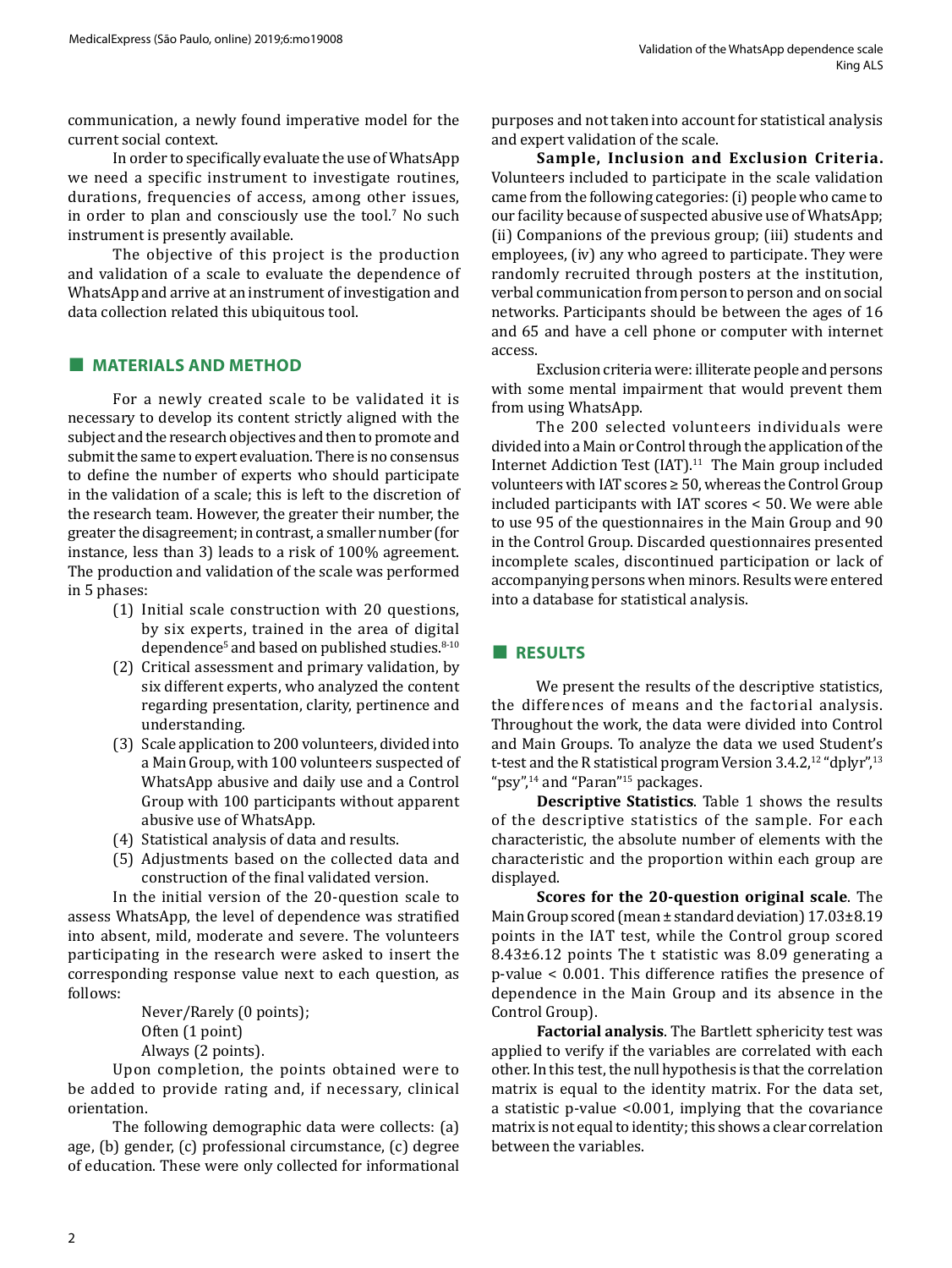|         |            |            | Gender             |            |            |                |
|---------|------------|------------|--------------------|------------|------------|----------------|
|         |            | Male       |                    |            | Female     |                |
| Control |            | 28 (31.1%) |                    | 62 (68.9%) |            |                |
| Main    |            | 34 (36.2%) |                    |            | 60 (63.8%) |                |
|         |            |            | Age ranges         |            |            |                |
|         | $15 - 25$  | $26 - 36$  | $37 - 47$          | 48-58      | 59-65      |                |
| Control | 29 (32.2%) | 23 (25.6%) | 11 (12.2%)         | 11 (12.2%) | 16 (17.8%) |                |
| Main    | 44 (46.8%) | 23 (24.5%) | 20 (21.3%)         | $5(5.3\%)$ | $2(2.1\%)$ |                |
|         |            |            | <b>Instruction</b> |            |            |                |
|         | Middle     | Superior   | Graduate           | Master     | Doctoral   | N <sub>l</sub> |
| Control | 21 (23.3%) | 26 (28.9%) | 37 (41.1%)         | $2(2.2\%)$ | $3(3.3\%)$ | $1(1.1\%)$     |
| Main    | 53 (56.4%) | 26 (27.7%) | $9(9.6\%)$         | $5(5.3\%)$ | $0(0\%)$   | $1(1.1\%)$     |

#### **Table 1.** Demographics of included participants

NI: not informed.

The Kaiser-Meyer-Olkin (KMO) criterion was used to verify the adequacy of the factor analysis. The value found was 0.883; values above 0.8, are considered good.16 In Table 2, we exhibit the MSA indices for each of the variables.

Due to the results found for both Bartlett and KMO, we considered that it was appropriate to carry out the factorial analysis for the scale.

The next step was to check the factor loads to determine the number of relevant factors. We used 3 criteria: Factorial Load, Screeplot and Parallel Analysis. Table 3 shows the factorial loads.

It is advisable<sup>16</sup> to use factor loads with cumulative proportions > 0.9. However, for the data set, we would have to use 11 factors, which in practice would not solve the problem of data reduction. We then moved to the Screeplot criterion of the correlation matrix, where we eliminate the factors related to Eigenvalues greater than 1. Figure 1 presents this criterion.

According to this criterion, we must use 4 factors, and in this case, the commonalities of the variables are presented in the table below (Table 4).

Analyzing the commonalities, question 8 ("How often do you usually post your photos in WhatsApp to see if someone comments, in order to feel more valued?") should be excluded due to a community of less than 0.5. However, due to its value being very close to 0.5, it was considered valid.

The third criterion used to find the number of factors was the Parallel Analysis. By this criterion, the number of factors found was equal to 3, and its commonalities are presented in Table 5.

For the number of factors equal to 3, we must withdraw four questions (from the initial scale with 20) that will be cited in the discussion of this study, because they present commonalities smaller than 0.5. The deleted questions were:

"How often do you feel anxious when you realize that you are without access to WhatsApp?"

"How often do you usually post photos of yourself on WhatsApp to see if anyone comments, in order to feel more valued? "

" How often do you usually join WhatsApp groups? "

" How often do you ignore people who are your side in the real world to communicate with people through WhatsApp? "

The last step of the study was to calculate the Cronbach's alpha $16$  in order to measure the internal consistency of the scale. The value found was 0.909, which is considered good.16

| <b>TWATE</b> THISK OF this mish it gatestrong initiasant or sampling hat quality |         |         |         |         |
|----------------------------------------------------------------------------------|---------|---------|---------|---------|
| WADS.1                                                                           | WADS.2  | WADS.3  | WADS.4  | WADS.5  |
| 0.862                                                                            | 0.913   | 0.901   | 0.894   | 0.857   |
| WADS.6                                                                           | WADS.7  | WADS.8  | WADS.9  | WADS.10 |
| 0.936                                                                            | 0.904   | 0.918   | 0.903   | 0.885   |
| WADS.11                                                                          | WADS.12 | WADS.13 | WADS.14 | WADS.15 |
| 0.913                                                                            | 0.876   | 0.873   | 0.863   | 0.868   |
| WADS.16                                                                          | WADS.17 | WADS.18 | WADS.19 | WADS.20 |
| 0.738                                                                            | 0.880   | 0.821   | 0.903   | 0.869   |

**Table 2.** MSA of the MSA Questions - Measure of Sampling Adequacy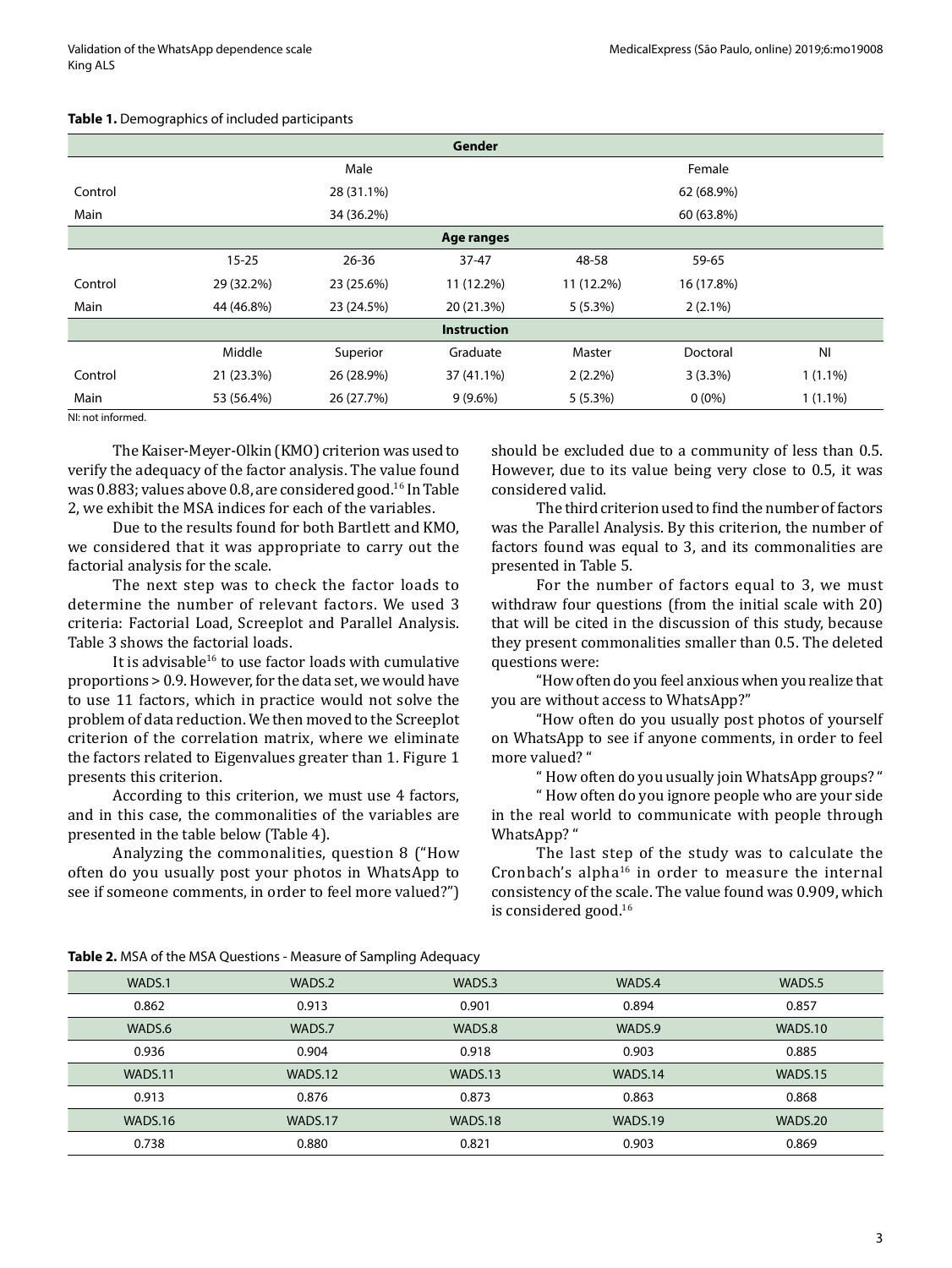|                        | PC <sub>1</sub> | PC <sub>2</sub> | PC <sub>3</sub> | PC <sub>4</sub> | PC <sub>5</sub> |
|------------------------|-----------------|-----------------|-----------------|-----------------|-----------------|
| Standard deviation     | 2.730           | 1.457           | 1.344           | 1.053           | 0.969           |
| Proportion of Variance | 0.373           | 0.106           | 0.090           | 0.055           | 0.047           |
| Cumulative proportion  | 0.373           | 0.479           | 0.569           | 0.624           | 0.671           |
|                        | PC <sub>6</sub> | PC7             | PC8             | PC <sub>9</sub> | <b>PC10</b>     |
| Standard deviation     | 0.880           | 0.836           | 0.784           | 0.756           | 0.750           |
| Proportion of Variance | 0.039           | 0.035           | 0.031           | 0.029           | 0.028           |
| Cumulative proportion  | 0.710           | 0.745           | 0.776           | 0.804           | 0.832           |
|                        | <b>PC11</b>     | <b>PC12</b>     | <b>PC13</b>     | <b>PC14</b>     | <b>PC15</b>     |
| Standard deviation     | 0.700           | 0.641           | 0.624           | 0.619           | 0.576           |
| Proportion of Variance | 0.025           | 0.021           | 0.019           | 0.019           | 0.017           |
| Cumulative proportion  | 0.857           | 0.878           | 0.897           | 0.916           | 0.933           |
|                        | <b>PC16</b>     | <b>PC17</b>     | <b>PC18</b>     | <b>PC19</b>     | <b>PC20</b>     |
| Standard deviation     | 0.568           | 0.546           | 0.540           | 0.468           | 0.462           |
| Proportion of Variance | 0.016           | 0.015           | 0.015           | 0.011           | 0.011           |
| Cumulative proportion  | 0.949           | 0.964           | 0.978           | 0.989           | >0.999          |





**Figure 1.** Screeplot for the variance of components. in which the four points are above the red line and whose variance are greater than 1 are the relevant components.

## **■ DISCUSSION**

For the elaboration of a final validated scale that meets the proposed goals, namely the evaluation of the physical damages related to the abusive use of WhatsApp, it would have been necessary that all evaluation stages should be fulfilled and that the suggested final adaptations after all statistical analyzes and by experts, ought to be successful. We believe that these goals have been attained, and that the final set of included questions is satisfactory.

It has been noted $^1$  that people who are dependent on digital technologies tend to commit themselves to its abusive use in their personal, social, academic and professional lives. The prognosis of this scenario is increased digital dependence<sup>5</sup> by intensifying the use of these resources, in the particular case of WhatsApp, because of its evident advantages. It is necessary to evaluate how

| WADS.1  | WADS.2  | WADS.3  | WADS.4  | WADS.5  |
|---------|---------|---------|---------|---------|
| 0.659   | 0.659   | 0.686   | 0.707   | 0.571   |
| WADS.6  | WADS.7  | WADS.8  | WADS.9  | WADS.10 |
| 0.684   | 0.534   | 0.499   | 0.680   | 0.554   |
| WADS.11 | WADS.12 | WADS.13 | WADS.14 | WADS.15 |
| 0.690   | 0.593   | 0.603   | 0.723   | 0.647   |
| WADS.16 | WADS.17 | WADS.18 | WADS.19 | WADS.20 |
| 0.679   | 0.657   | 0.524   | 0.610   | 0.528   |

#### **Table 4.** Communalities for 4 Factors.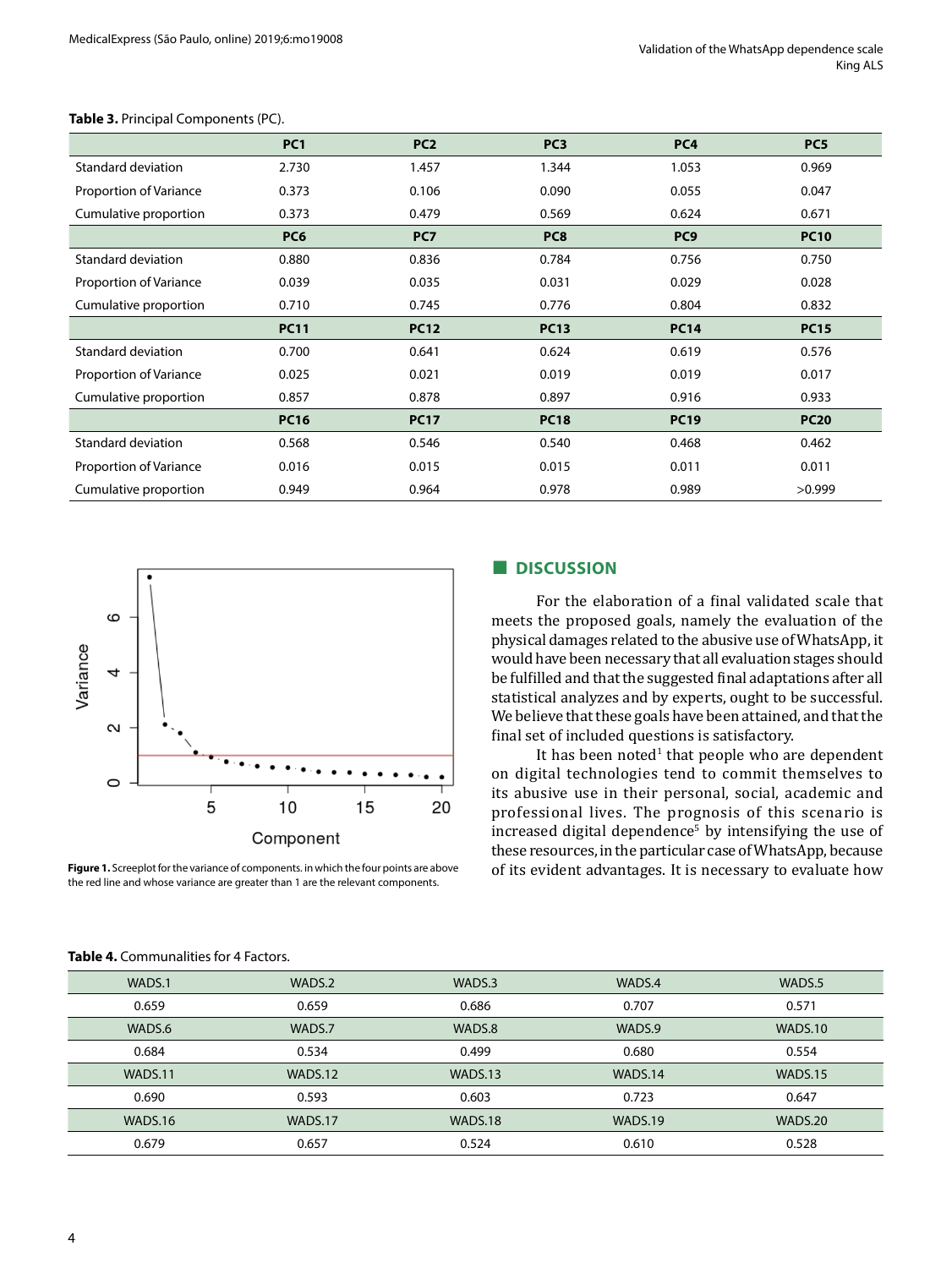| WADS.1  | WADS.2  | WADS.3  | WADS.4  | WADS.5  |
|---------|---------|---------|---------|---------|
| 0.653   | 0.629   | 0.620   | 0.470   | 0.532   |
| WADS.6  | WADS.7  | WADS.8  | WADS.9  | WADS.10 |
| 0.608   | 0.533   | 0.465   | 0.678   | 0.427   |
| WADS.11 | WADS.12 | WADS.13 | WADS.14 | WADS.15 |
| 0.511   | 0.578   | 0.549   | 0.654   | 0.630   |
| WADS.16 | WADS.17 | WADS.18 | WADS.19 | WADS.20 |
| 0.679   | 0.635   | 0.523   | 0.552   | 0.455   |

#### **Table 5.** Communalities for 3 Factors

much this resource impacts the life of people and for this it is necessary to have a validated scale that can provide elements for this evaluation, as described next.

The descriptive statistics of our Main and Control samples was satisfactory, in the sense that gender, age groups and educational levels showed no abnormal concentrations for any parameter.

The scores of Main and control groups in the Internet Addiction Test sharply and significantly separated addicted Main Group (score 17.03) from Control Group (score 8.18) entries (p < 0.001).

The factorial analysis was performed in consequence of the satisfactory results of the Bartlett sphericity test, which presented a significantly low p-value, indicating a correlation between the variables. The KMO test ratified the adequacy of the factorial analysis with 8 of the 20 items greater than 0.9, 11 items greater than 0.8 and 12 greater than 0.7.

Regarding the factor loads, 3 criteria were chosen for factor selection, and the Factor Load Criterion found 11 factors, which is a very high number. The Screeplot Criterion indicated 4 factors and the withdrawal of only one question from the scale. The Parallel Analysis Criterion pointed out 3 factors and the withdrawal of 4 questions because they presented commonalities less than 0.5. Within this scenario we chose to adopt the Parallel Analysis Criterion with the least number of factors and with the withdrawal of the four questions displayed in the Results section. The withdrawal of these four questions from the initial scale with 20 questions made the final scale more consistent and concise, with 16 questions.

Finally, we consider it important to highlight the excellent Cronbach Alpha<sup>16</sup> value of 0.909; This confirms the consistency of the scale within the objectives for which it was developed and tested.

Because of the novelty of the scale, we decided to clarify to the participating volunteers what this research represented, its objectives and the importance of the understanding of our intentions; we also indicated the use to be made of the data; this leads us to firmly believe that responses were reliable; this scenario was built jointly between the research team and the participants as a way to obtain the best results.

The limitation of the study was related to the difficulty of producing a totally new scale without the benefit of similar results, upon which we could base ourselves.

## **■ CONCLUSION**

The results obtained provided a validated final version for the WhatsApp Dependence Scale (WADS) with 16 clear, accurate and reliable questions, appropriate to clinical contexts hopefully useful for future research. The statistical results showed that the issues of the final version of WADS presented alignment among them, qualifying it as positive to measure WhatsApp dependence. The final version can be used as a pioneer scale to assess WhatsApp dependence whenever a specific search of this nature is required.

## **■ AUTHOR CONTRIBUTION:**

ALS King: planned, reviewed the literature, applied the scales, worked with the database and wrote the article.

- M K Padua: applied the scales and wrote the article. E Guedes: applied the scales and wrote the article.
- FL Guimarães: applied the scales, worked in the database and wrote the Article.
- HK Santos: statistical analysis and wrote the article. D Rodrigues: statistical analysis and wrote the article.

L L Gonçalves: wrote the article.

AE Nardi: guided and wrote the article.

# **■ CONFLICT OF INTEREST**

Authors declare no conflict of interest.

## **■ ACKNOWLEDGEMENTS**

This work was supported by: Carlos Chagas Filho Foundation for Research Support of the State of Rio de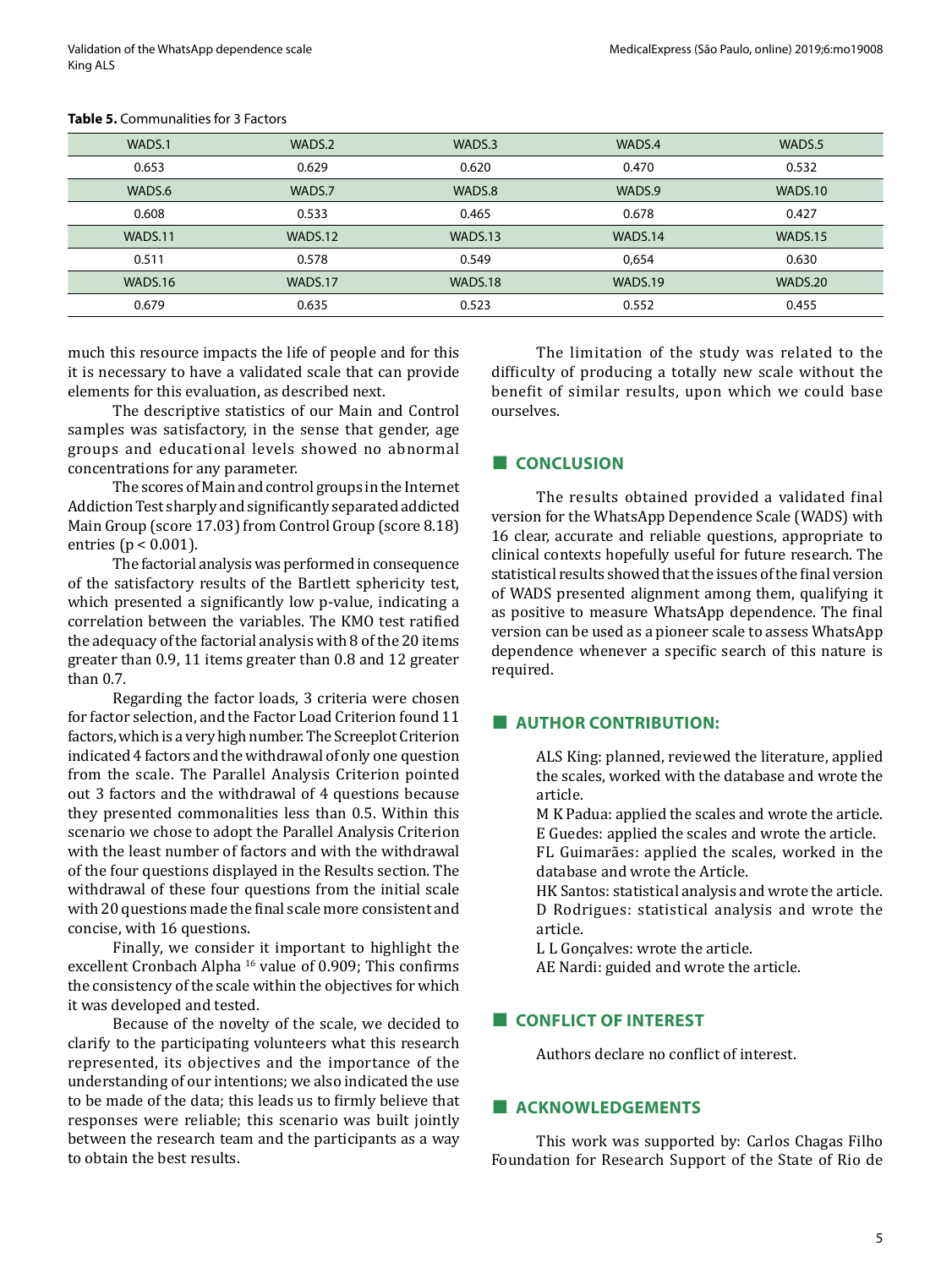Janeiro (FAPERJ); Institute of Psychiatry (IPUB) of the Federal University of Rio de Janeiro (UFRJ); Delete - Conscious Use of Technologies.

# **■ REFERENCES**

- 1. King ALS, Nardi AE, Cardoso A (Organizers). Nomofobia Computer addiction, internet, social networks? Dependence on the cell phone? The impact of new technologies interfering with human behavior. Publisher Atheneu, RJ, 2015.
- 2. Guedes E, Nardi AE, Guimarães FMC, Machado S, King ALS. Social networking, a new online addiction: a review of Facebook and other addiction disorders. MedicalExpress. 2016: 3 (1): M 160101. DOI: 10.5935/MedicalExpress.2016.01.01.
- 3. King ALS, Guedes E, Nardi AE. Digital Ergonomics. Porto Alegre: EducaBooks, 2017.
- 4. King AL, Nardi AE. New technologies: use and abuse. In: Brazilian Association of Psychiatry; Nardi AE, Silva AG, Quevedo JL, organizers. PROPSIQ Update Program in Psychiatry: Cycle 3. Porto Alegre: Artmed / Panamericana; 2013. p. 9-27. (System of Continuing Medical Education at a Distance, v. 2).
- 5. Gonçalves LL. Digital dependence: technologies transforming people, relationships and organizations. Bar Books, RJ, 2017.
- 6. King ALS, Guedes E, Nardi AE. Digital Label. Porto Alegre: EducaBooks, 2017.
- 7. Guimarães LAM, Veras AB (Organizers). Psychic health and work. Cambridge: Cambridge University Press.
- 8. King ALS, Valença AM, Silva AC, Sancassiani F, Machado S, Nardi AE. Nomophobia: Impact of Cell Phone Use Interfering with Symptoms and Emotions of Individuals with Panic Disorder Compared with a Control Group. Clin Pract Epidemiol Ment Health. 2014; 10: 28-35. DOI: 10.2174/1745017901410010028
- 9. King ALS, Valencia AM, Nardi AE. Nomophobia: The Mobile Phone in Panic Disorder With Agoraphobia Reducing Phobias or Worsening of Dependence? Cogn Behav Neurol. 2010; 23 (1): 52-4. DOI:10.1097/ WNN.0b013e3181b7eabc
- 10. King ALS; Valença AM; Silva ACO; Baczynski T; Carvalho MR; Nardi AE. Nomophobia: dependence on virtual environments or social phobia? Comp Behav. 2013; 29 (1): 140-4. DOI: 10.1016/j.chb.2012.07.025
- 11. IAT-The Center for Internet Addiction Recovery, Copyright 2009-2010 by The Center for Internet Addiction; Web Site Designed by Next Sunrise Studios, Bradford PA.
- 12. R Core Team (2017). A: A language and environment for statistical computing. R Foundation for Statistical Computing, Vienna, Austria. URL https://www.R-project.org/.
- 13. Hadley Wickham, Romain Francois, Lionel Henry and Kirill Müller (2017). dplyr: A Grammar of Data Manipulation. R package version 0.7.4. https://CRAN.R-project.org/package=dplyr
- 14. Falissard B. (2012). psy: Various procedures used in psychometry. R package version 1.1. https://CRAN.R-project.org/package=psy.
- 15. Dinno A (2012). paran: Horn's Test of Principal Components / Factors. R package version 1.5.1. https://CRAN.R-project.org/package=paran.
- 16. HAIR et al. Fundamentals of research methods in administration. Translation: Lene Belon Ribeiro. Porto Alegre: Bookman, 2005.

#### **Annex 1.** Validated final version:

| Scale to evaluate WhatsApp dependence (WADS) |  |  |  |
|----------------------------------------------|--|--|--|
|----------------------------------------------|--|--|--|

| Date: ____ / ___ / ____ Age: ____________                        |
|------------------------------------------------------------------|
|                                                                  |
| Gender: $F() M()$                                                |
| Works: Yes $()$ No $()$                                          |
| Unemployed: Yes () No ()                                         |
| Level of Education: () Middle () Upper () Postgraduate () Master |
| () Doctorate degree                                              |
|                                                                  |
|                                                                  |
|                                                                  |
|                                                                  |
| Interviewer:                                                     |

| The test is a 16-question scale that measures mild, moderate, and severe dependence levels of WhatsApp. |
|---------------------------------------------------------------------------------------------------------|
| Please enter the number corresponding to your answer next to the question:                              |
| a- Never/Rarely (0)                                                                                     |
| b- Frequently (1)                                                                                       |
| c- Always (2)                                                                                           |
|                                                                                                         |